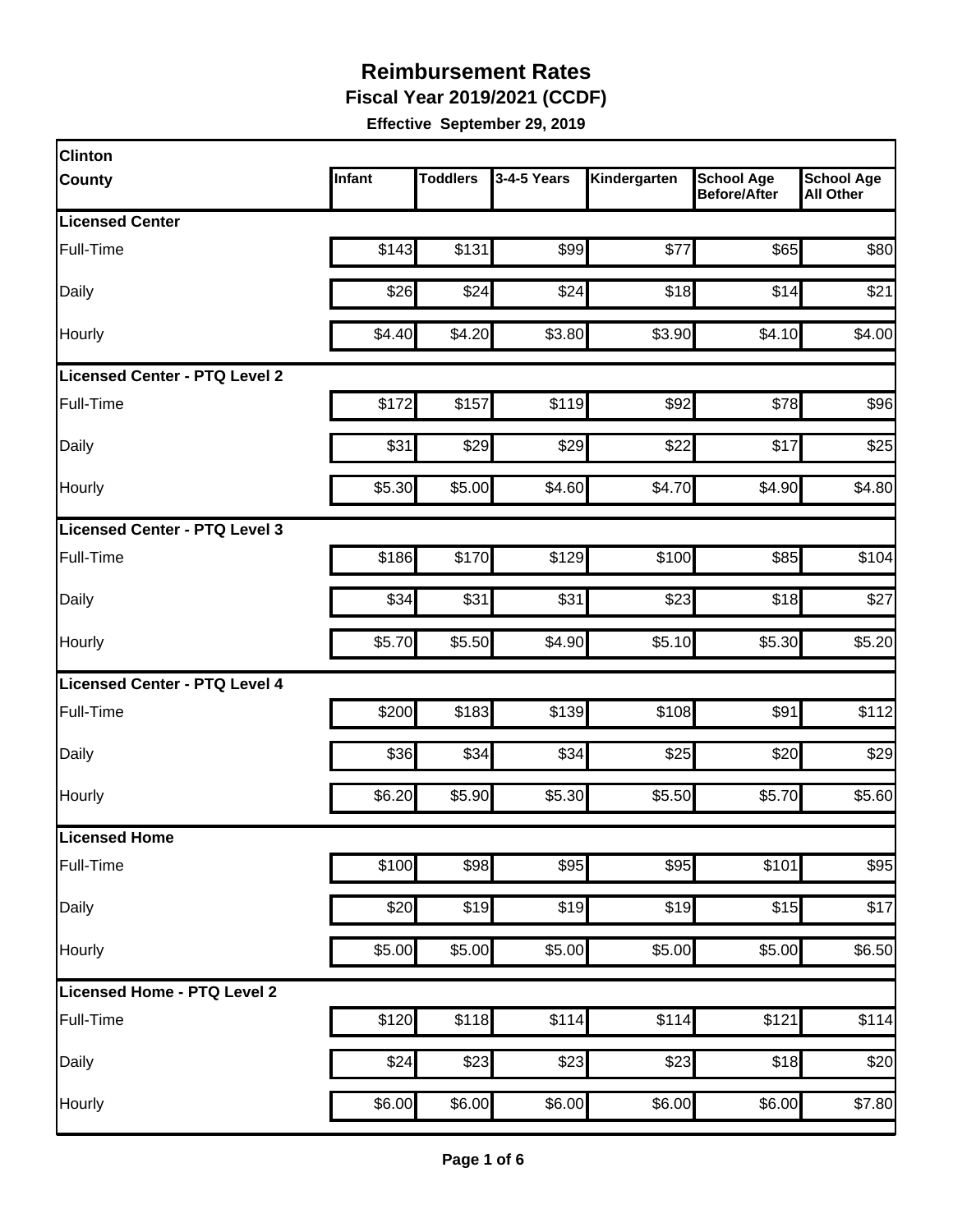**Fiscal Year 2019/2021 (CCDF)**

| <b>Clinton</b>                           |        |                 |             |                    |                                          |                                       |
|------------------------------------------|--------|-----------------|-------------|--------------------|------------------------------------------|---------------------------------------|
| <b>County</b>                            | Infant | <b>Toddlers</b> | 3-4-5 Years | Kindergarten       | <b>School Age</b><br><b>Before/After</b> | <b>School Age</b><br><b>All Other</b> |
| Licensed Home - PTQ Level 3              |        |                 |             |                    |                                          |                                       |
| Full-Time                                | \$130  | \$127           | \$124       | \$124              | \$131                                    | \$124                                 |
| Daily                                    | \$26   | \$25            | \$25        | \$25               | \$20                                     | \$22                                  |
| Hourly                                   | \$6.50 | \$6.50          | \$6.50      | \$6.50             | \$6.50                                   | \$8.50                                |
| <b>Licensed Home - PTQ Level 4</b>       |        |                 |             |                    |                                          |                                       |
| Full-Time                                | \$140  | \$137           | \$133       | \$133              | \$141                                    | \$133                                 |
| Daily                                    | \$28   | \$27            | \$27        | \$27               | \$21                                     | \$24                                  |
| Hourly                                   | \$7.00 | \$7.00          | \$7.00      | \$7.00             | \$7.00                                   | \$9.10                                |
| <b>Registered Ministry</b>               |        |                 |             |                    |                                          |                                       |
| Full-Time                                | \$73   | \$73            | \$67        | \$57               | \$36                                     | \$67                                  |
| Daily                                    | \$17   | \$17            | \$17        | \$16               | \$11                                     | \$17                                  |
| Hourly                                   | \$2.10 | \$2.10          | \$2.10      | \$2.10             | \$2.10                                   | \$2.10                                |
| <b>Registered Ministry - PTQ Level 1</b> |        |                 |             |                    |                                          |                                       |
| Full-Time                                | \$108  | \$102           | \$83        | \$67               | \$51                                     | \$74                                  |
| Daily                                    | \$22   | \$21            | \$21        | \$17               | \$13                                     | \$19                                  |
| Hourly                                   | \$3.30 | \$3.20          | \$3.00      | \$3.00             | \$3.10                                   | \$3.10                                |
| <b>Registered Ministry - PTQ Level 2</b> |        |                 |             |                    |                                          |                                       |
| Full-Time                                | \$172  | \$157           | \$119       | \$92               | \$78                                     | \$96                                  |
| <b>Daily</b>                             | \$31   | \$29            | \$29        | \$22               | \$17                                     | \$25                                  |
| Hourly                                   | \$5.30 | \$5.00          | \$4.60      | \$4.70             | \$4.90                                   | \$4.80                                |
| <b>Registered Ministry - PTQ Level 3</b> |        |                 |             |                    |                                          |                                       |
| Full-Time                                | \$186  | $\sqrt{$170}$   | \$129       | \$100              | \$85                                     | \$104                                 |
| Daily                                    | \$34   | \$31            | \$31        | \$23               | \$18                                     | \$27                                  |
| Hourly                                   | \$5.70 | \$5.50          | \$4.90      | $\overline{$5.10}$ | \$5.30                                   | \$5.20                                |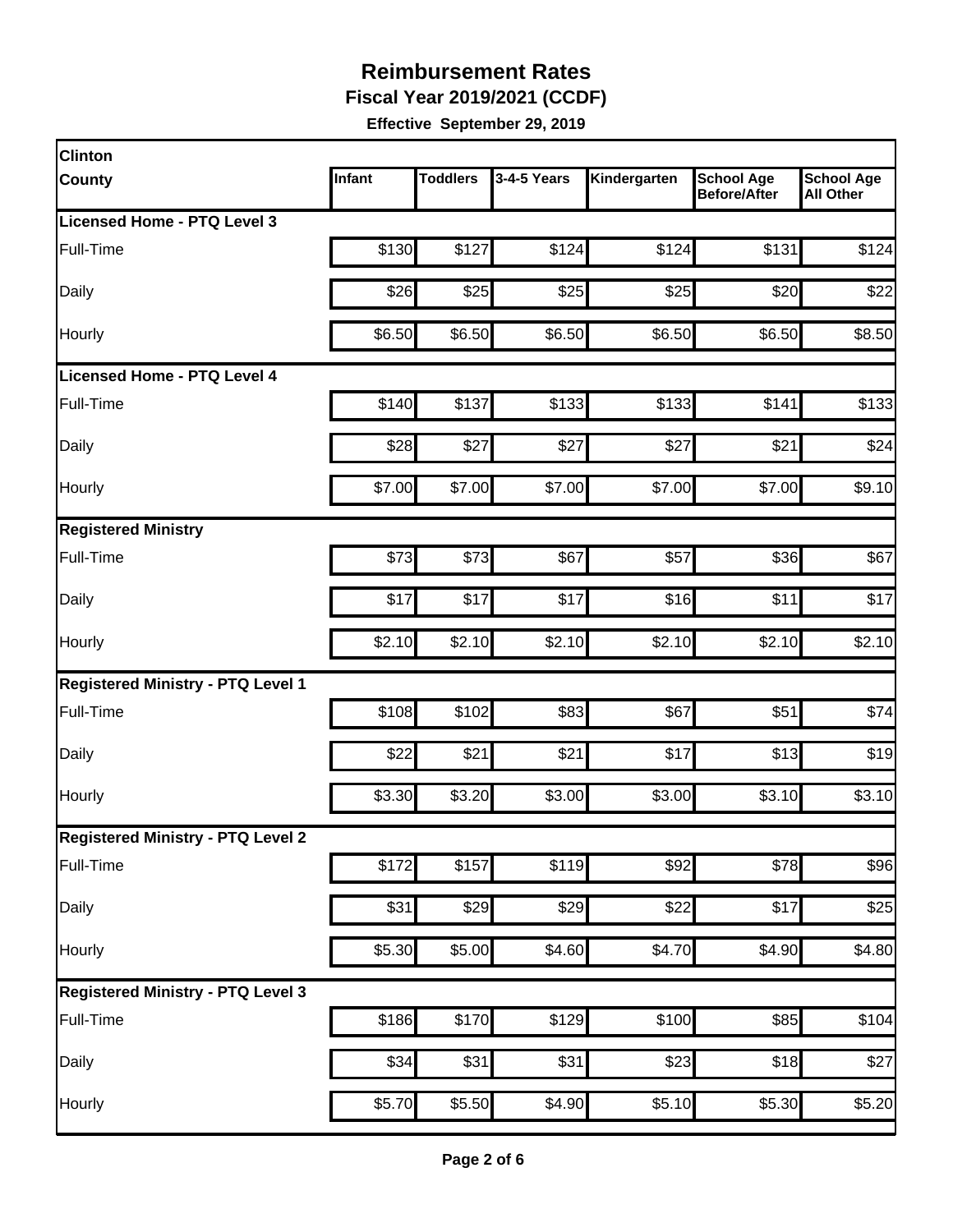**Fiscal Year 2019/2021 (CCDF)**

| <b>Clinton</b>                           |               |                 |             |              |                                          |                                       |
|------------------------------------------|---------------|-----------------|-------------|--------------|------------------------------------------|---------------------------------------|
| <b>County</b>                            | <b>Infant</b> | <b>Toddlers</b> | 3-4-5 Years | Kindergarten | <b>School Age</b><br><b>Before/After</b> | <b>School Age</b><br><b>All Other</b> |
| <b>Registered Ministry - PTQ Level 4</b> |               |                 |             |              |                                          |                                       |
| Full-Time                                | \$200         | \$183           | \$139       | \$108        | \$91                                     | \$112                                 |
| Daily                                    | \$36          | \$34            | \$34        | \$25         | \$20                                     | \$29                                  |
| Hourly                                   | \$6.20        | \$5.90          | \$5.30      | \$5.50       | \$5.70                                   | \$5.60                                |
| <b>Exempt Center</b>                     |               |                 |             |              |                                          |                                       |
| Full-Time                                | \$73          | \$73            | \$67        | \$57         | \$36                                     | \$67                                  |
| Daily                                    | \$17          | \$17            | \$17        | \$16         | \$11                                     | \$17                                  |
| Hourly                                   | \$2.10        | \$2.10          | \$2.10      | \$2.10       | \$2.10                                   | \$2.10                                |
| <b>Accredited Exempt Center</b>          |               |                 |             |              |                                          |                                       |
| Full-Time                                | \$157         | \$144           | \$109       | \$85         | \$69                                     | \$88                                  |
| Daily                                    | \$29          | \$26            | \$26        | \$20         | \$15                                     | \$23                                  |
| Hourly                                   | \$4.80        | \$4.60          | \$4.20      | \$4.30       | \$4.50                                   | \$4.40                                |
| <b>Exempt Home</b>                       |               |                 |             |              |                                          |                                       |
| Full-Time                                | \$79          | \$73            | \$74        | \$73         | \$45                                     | \$65                                  |
| Daily                                    | \$17          | \$16            | \$16        | \$15         | \$13                                     | \$16                                  |
| Hourly                                   | \$3.00        | \$3.00          | \$3.00      | \$2.80       | \$2.40                                   | \$2.70                                |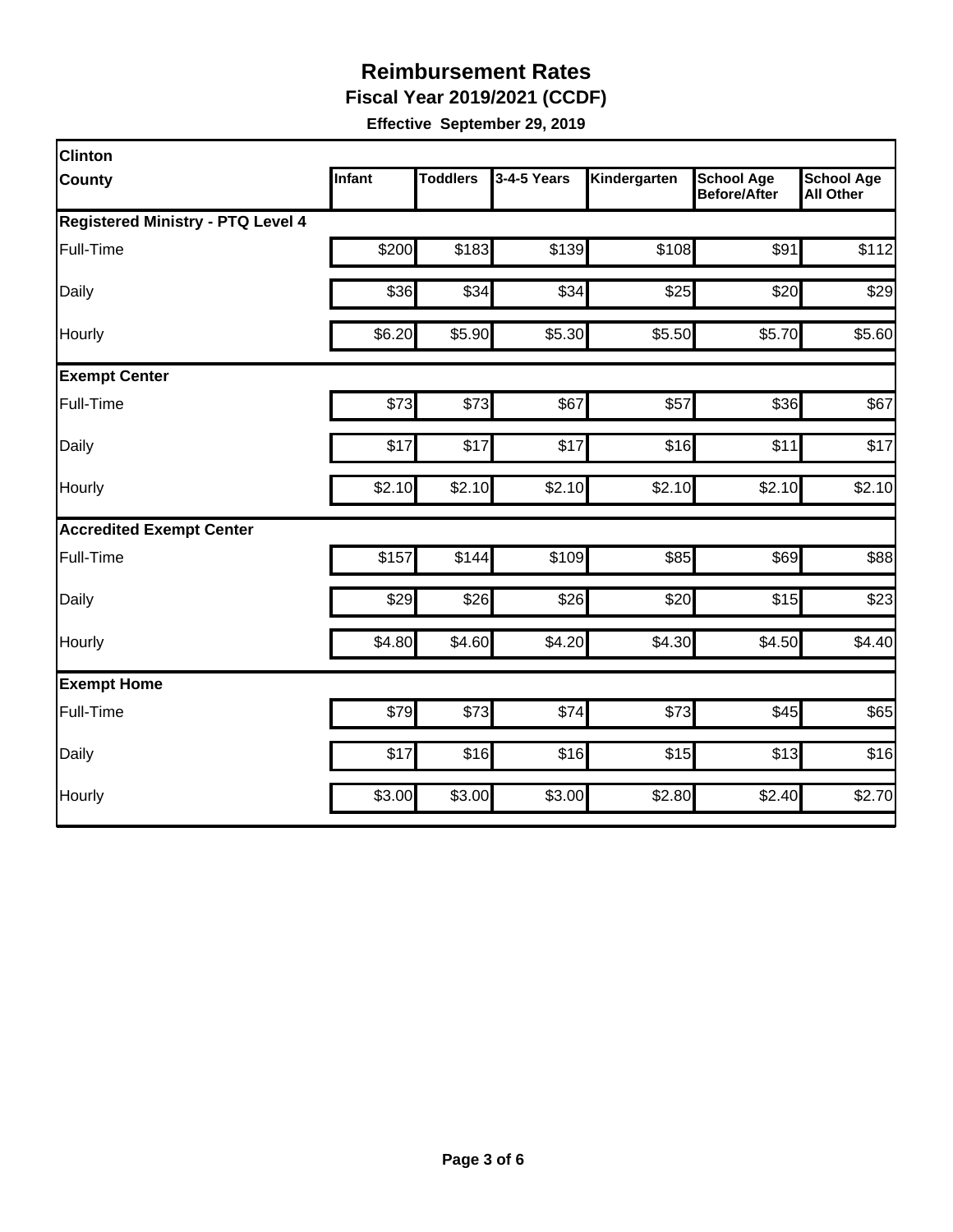**School Year 2019/2021 (OMW Pre-K)**

| <b>Clinton</b>                |        |                 |             |              |                                   |                         |
|-------------------------------|--------|-----------------|-------------|--------------|-----------------------------------|-------------------------|
| <b>County</b>                 | Infant | <b>Toddlers</b> | 3-4-5 Years | Kindergarten | <b>School Age</b><br>Before/After | School Age<br>All Other |
| Licensed Center - PTQ Level 3 |        |                 |             |              |                                   |                         |
| Full-Time                     |        |                 | \$141.90    |              |                                   |                         |
| Daily                         |        |                 |             |              |                                   |                         |
| Hourly                        |        |                 |             |              |                                   |                         |
| Licensed Center - PTQ Level 4 |        |                 |             |              |                                   |                         |
| Full-Time                     |        |                 | \$152.90    |              |                                   |                         |
| Daily                         |        |                 |             |              |                                   |                         |
| Hourly                        |        |                 |             |              |                                   |                         |
| Licensed Home - PTQ Level 3   |        |                 |             |              |                                   |                         |
| Full-Time                     |        |                 | \$136.40    |              |                                   |                         |
| Daily                         |        |                 |             |              |                                   |                         |
| Hourly                        |        |                 |             |              |                                   |                         |
| Licensed Home - PTQ Level 4   |        |                 |             |              |                                   |                         |
| Full-Time                     |        |                 | \$146.30    |              |                                   |                         |
| Daily                         |        |                 |             |              |                                   |                         |
| Hourly                        |        |                 |             |              |                                   |                         |
| VCP Ministry - PTQ Level 0    |        |                 |             |              |                                   |                         |
| Full-Time                     |        |                 | \$73.70     |              |                                   |                         |
| Daily                         |        |                 |             |              |                                   |                         |
| Hourly                        |        |                 |             |              |                                   |                         |
| VCP Ministry - PTQ Level 3    |        |                 |             |              |                                   |                         |
| Full-Time                     |        |                 | \$141.90    |              |                                   |                         |
| Daily                         |        |                 |             |              |                                   |                         |
| Hourly                        |        |                 |             |              |                                   |                         |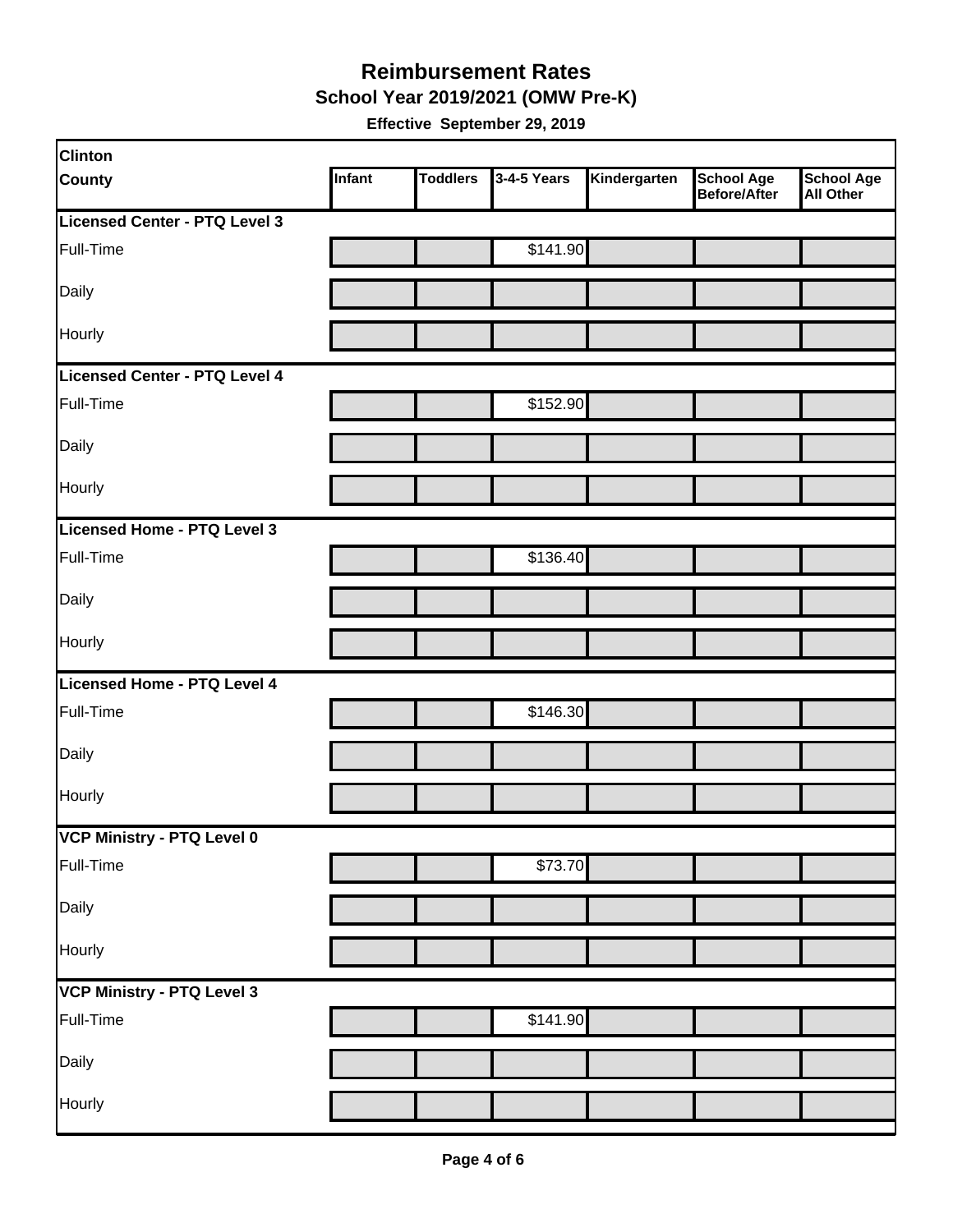**School Year 2019/2021 (OMW Pre-K)**

| <b>Clinton</b>                                 |        |                 |             |              |                                   |                                       |  |  |
|------------------------------------------------|--------|-----------------|-------------|--------------|-----------------------------------|---------------------------------------|--|--|
| <b>County</b>                                  | Infant | <b>Toddlers</b> | 3-4-5 Years | Kindergarten | <b>School Age</b><br>Before/After | <b>School Age</b><br><b>All Other</b> |  |  |
| <b>VCP Ministry - PTQ Level 4</b>              |        |                 |             |              |                                   |                                       |  |  |
| Full-Time                                      |        |                 | \$152.90    |              |                                   |                                       |  |  |
| Daily                                          |        |                 |             |              |                                   |                                       |  |  |
| Hourly                                         |        |                 |             |              |                                   |                                       |  |  |
| Private Accredited School - PTQ Level 0        |        |                 |             |              |                                   |                                       |  |  |
| Full-Time                                      |        |                 | \$108.90    |              |                                   |                                       |  |  |
| Daily                                          |        |                 |             |              |                                   |                                       |  |  |
| Hourly                                         |        |                 |             |              |                                   |                                       |  |  |
| Private Accredited School - PTQ Level 1        |        |                 |             |              |                                   |                                       |  |  |
| Full-Time                                      |        |                 | \$108.90    |              |                                   |                                       |  |  |
| Daily                                          |        |                 |             |              |                                   |                                       |  |  |
| Hourly                                         |        |                 |             |              |                                   |                                       |  |  |
| <b>Private Accredited School - PTQ Level 2</b> |        |                 |             |              |                                   |                                       |  |  |
| Full-Time                                      |        |                 | \$130.90    |              |                                   |                                       |  |  |
| Daily                                          |        |                 |             |              |                                   |                                       |  |  |
| Hourly                                         |        |                 |             |              |                                   |                                       |  |  |
| Private Accredited School - PTQ Level 3        |        |                 |             |              |                                   |                                       |  |  |
| Full-Time                                      |        |                 | \$141.90    |              |                                   |                                       |  |  |
| Daily                                          |        |                 |             |              |                                   |                                       |  |  |
| Hourly                                         |        |                 |             |              |                                   |                                       |  |  |
| Private Accredited School - PTQ Level 4        |        |                 |             |              |                                   |                                       |  |  |
| Full-Time                                      |        |                 | \$152.90    |              |                                   |                                       |  |  |
| Daily                                          |        |                 |             |              |                                   |                                       |  |  |
| Hourly                                         |        |                 |             |              |                                   |                                       |  |  |